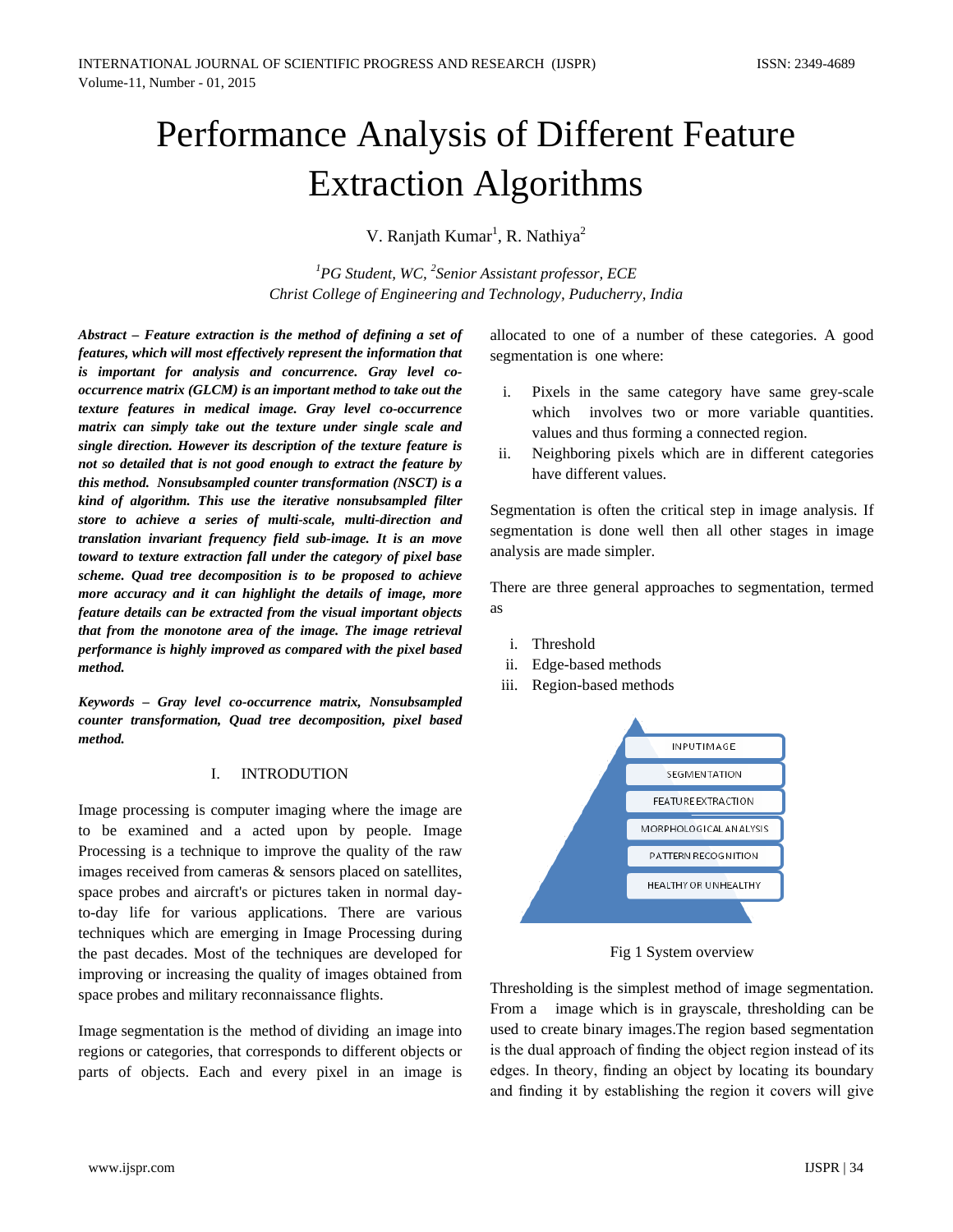you exactly the same object; the boundary and the region are just different representations of the same object. In practice, however, taking an edge based approach to segmentation may give radically different results than taking a region based approach. The reason for this is that we are bound to using imperfect images and imperfect methods, hence the practical result of locating an object boundary may be different from locating its region.Region based segmentation methods has only two basic operations: splitting and merging, and many methods even feature only one of these

This paper aims is to improve the accuracy rate and good edge retention effect using Feature Extraction method.

The rest of this paper is organized as follows. In section II, a brief overview of the existing GLCM AND NSCT method In section III the proposed method which Quad tree method and explains how the proposed scheme is more beneficiary than the existing models .Section IV consists of the simulation results and the results have been compared with the existing model. Section V concludes the paper

#### II. REVIEW OF GLCM AND NSCT METHODS

This section explains about the existing GLCM and NSCT methods

*A. GLCM*

#### *(i) Gray Level Co - Occurrence Matrix*

One common texture classification technique is Haralick feature extraction, that uses gray-level co-occurrence matrices (or GLCMs), which give an indication of how uniform or non uniform a given texture is. While gray-level co-occurrence matrices are rotation invariant where statistical analysis performed on these GCLMs (developed by Haralick) provide useful information about how gray scale values in the image matrix vary in a rotation invariant manner. This is done by calculating the GLCM over the four possible orientations for the four pixel neighbor orientations

#### *(ii) Haralick Statistics*

The idea of Haralick texture classification is that these statistics give a general idea of the pattern of neighbouring pixels. Since GLCMs give information about the relations of neighboring pixels to each other, they are a very good measure of the variation patterns of image pixel values in an image. There are several different statistics that are used on each GLCM to formalize these so called "patterns." . To

reduce dimensional and induce rotation invariance, these quantities were averaged over the four possible GLCMs for the typical Moore neighbourhood pixel representation.

#### *(iii) Gabour Features*

The Gabor wavelets are constructed using the Gabor filter method, which is a band pass filter applied to the image at different orientations and scales, similar to a mechanism used by the human visual system. I used the starter code from the author of [1, 2] and use of these features was inspired by a patent on phase contrast texture classification.

#### *(iv) Radial Component*

The first step in calculating the Gabor features is to use a low pass filter in order to ensure that the normalization of the Gabor filter can be performed. Since low pass filter use the function sin  $cx = \sin x$  s, multiplying this to the Gabor filter will allow the values of the Gabor filter to fall off at the corners of the image as required.

*Homogeneous Area:*

$$
HOM = \sum \sum_{j} \frac{p(i,j)}{[i+(i-i)^2]} \tag{1}
$$

*Angular Second Moment:*

$$
ASM = \sum_{i=0}^{n} \sum_{j} [p(i,j)]^2
$$
 (2)

*Entropy:*

$$
ENT = \sum_{i=0}^{n} \sum_{j} p(i,j) \log(p(i,j)) \qquad (3)
$$

*Dissimilarity:*

$$
DIS = \sum_{i=0}^{n} \sum_{j} |i-j| p(i,j)
$$
 (4)



Fig 2 Schematic diagram of gray level co –occurrence matrix structure

*B. NSCT*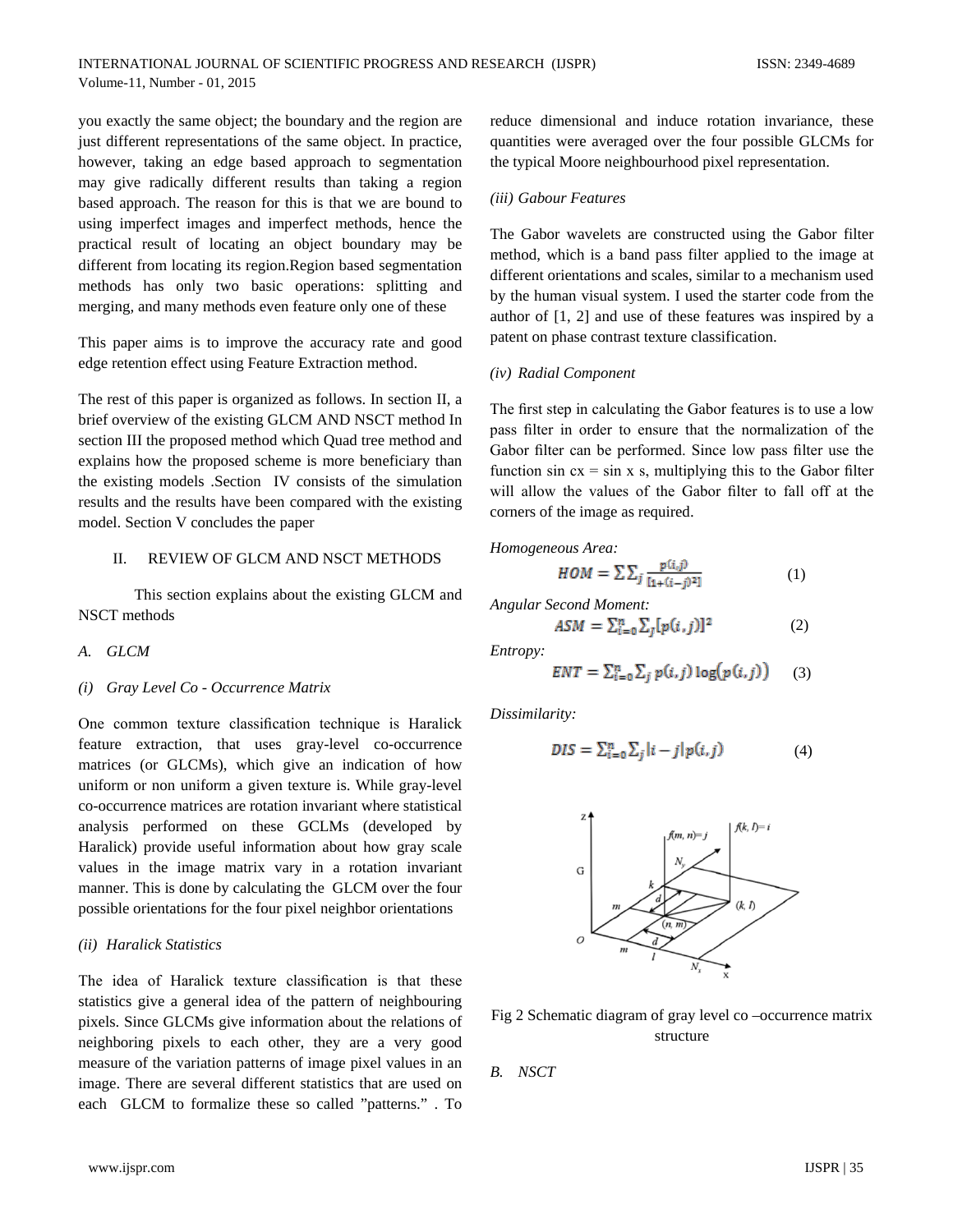Gray level co-occurrence matrix (GLCM) is an important method to extract the image texture features. However, GLCM can only extract the textures under single scale and single direction.

A kind of texture feature extraction method combining nonsubsampled contour transformation (NSCT) .

The segmentation quality of the images directly influences the late target. The general image segmentation methods often fail due to the imaging particularity of medical images. However, it is difficult to achieve good medical image segmentation just by using gray features. The reason is because medical images reflect the backscattering characteristics of the microscopic outcome. If different objects have same or similar backscattering coefficients, they will exhibit same or similar gray values in the medical images, and accordingly confusion will occur. The texture information of medical images is very rich. The different shapes and different physical features of the imaging targets show different textures, and these textures can become the important basis for the radar to distinguish different objects. The segmentation method based on pixel features can make full use of the intrinsic properties of the images (Such as texture features), and conduct multi-feature fusion through extracting various different features, so as to achieve high segmentation precision.

Gray level co-occurrence matrix (GLCM) is the common method to describe the textures. However, its descriptions of the texture features are not so detailed that it is not good enough to extract the features by this method. In order to make full use of the advantages of GLCM and multiresolution transformation, many scholars have researched the texture feature extraction method of multi-scale GLCM. A method to conduct the symbiosis feature extraction on the approximation sub-band on each scale of wavelet transforms. This method can describe the texture structure effectively under different resolutions and it is successfully used for the fabric texture recognition, but it ignores to use the detail subband of wavelet transform. To use GLCM in the wavelet detail sub-band to extract the symbiosis features of the texture, and used it for the defect detection of texture surface. But it is insufficient to describe different texture details just with wavelet detail sub-band. The previous experiments conducted by many scholars showed that the classification accuracy of using different ways to extract the texture feature for fusion was higher than that of the classification only using a kind of texture. A texture image segmentation

algorithm combining non-subsampled contour transformation (NSCT) then extracted the texture features, and finally completed the segmentation of the entire feature image by SVM. However, only the multi-scale feature of the image is extracted through this method, while the spatial structure information of the texture is ignored. In view of the features such as large gray change complex texture and fuzzy boundaries the wavelet transform has limited isotropy and directionality (Three), there is no translation invariant, and the singularity on the line is not the optimal basis, so the texture information is fully shown. As a kind of multi-scale geometric analysis tool, NSCT has the optimal representation form on the curve singularity function, it can overcome the above-mentioned shortcomings of the wavelet transform, and it has obtained good effect in the field of the image analysis (such as noise reduction, feature extraction and retrieval). GLCM is a kind of texture analysis method which is used most widely and it is commonly used to extract the texture features of the images. The multi-resolution and multidirection characteristics of NSCT can be combined with the texture structure information of GLCM to extract the texture features of medical images with GLCM in the NSCT domain, so that the gray symbiosis features can provide the dynamic information of texture space scale change and have better descriptive ability for the texture. At the same time, we can give full play to the characteristics of multi-direction of NSCT by extracting the symbiosis amount of different subband in the NSCT domain (Each sub-band of NSCT represents different direction information)

#### III. PROPOSED SCHEME USING QUAD-TREE

The image is segmented into variable sized blocks, named homogeneous blocks, which are very important of feature extraction process. Because the quad tree decomposition can brighten the details of the image, more feature facts can be extracted from the visual important objects than from the monotone areas of the image. The experimental results clearly proves that image retrieval performance is effectively improved as compared with the pixel based method.

All feature sets are computed directly from the Quadrature Mirror Filter (QMF) wavelet representation of the images. While the QMF wavelet features have been found to provide good classification of textures, that feature sets derived from other image representations, such as DCT and uniform sub band representation, are also effective. QMF wavelet features - the application to large image databases.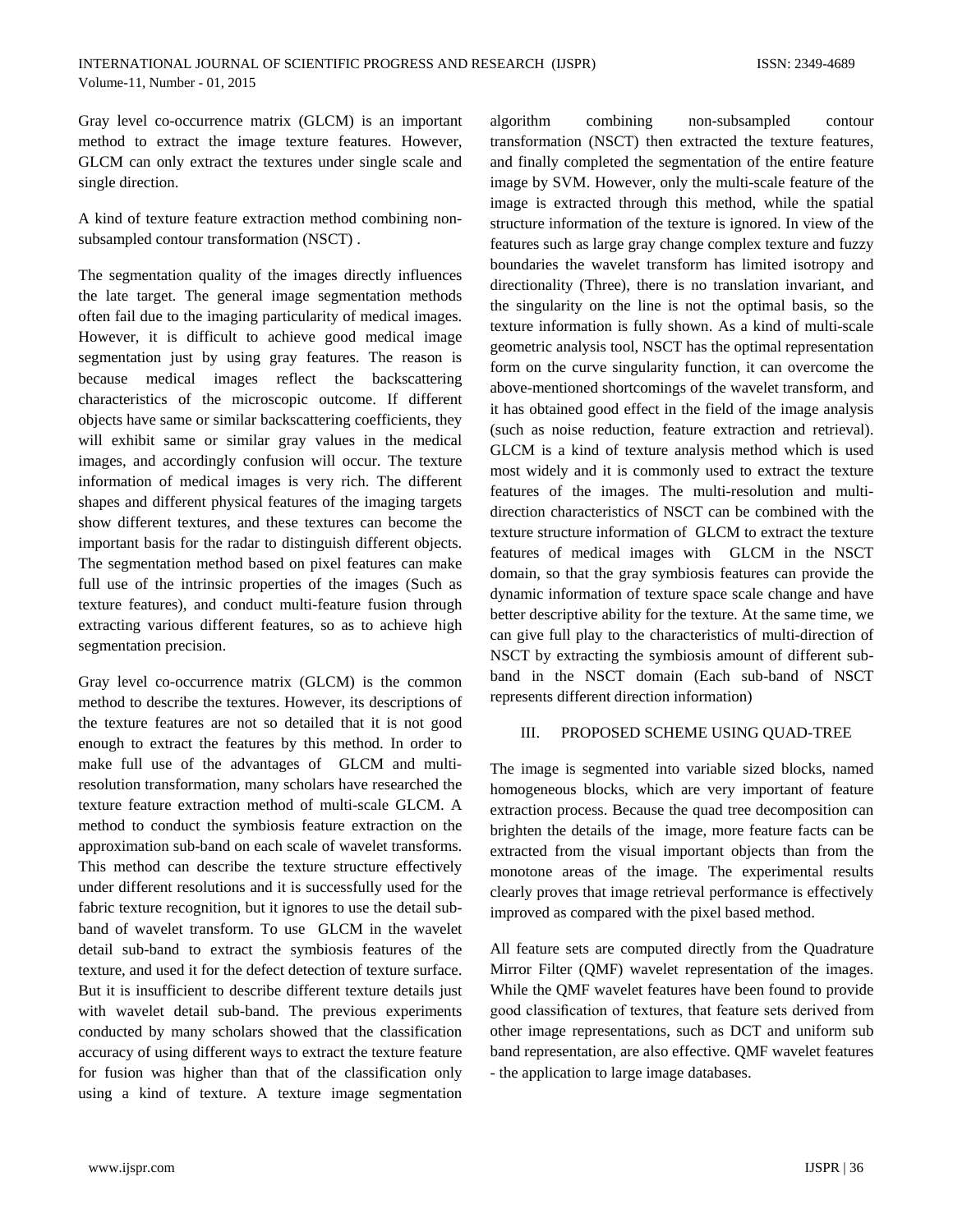The spatial quad-tree approach, each quad-tree node points to a block of image data. Children nodes are merged when the discriminate functions indicate that the children blocks contain sufficiently similar textures. A "Query-by- texture" examines the blocks identified by the final quad- tree structures to test the similarity to a texture-key used for the search.



Fig 3. Quad tree method

Quadtree decomposition divides a square image into four equal-sized square blocks, and then tests each block to see if it meets some criteria of similarity.The result can have blocks of several different sizes.

 $S =$  qtdecomp (I) performs a quadtree decomposition on the intensity image I and returns the quadtree structure in the sparse matrix S

 $S =$  qtdecomp (I, threshold) splits a block if the maximum value of the block elements minus the minimum value of the block elements is greater than threshold

 $S = q$ tdecomp $(I,$  threshold, min dim) will not produce blocks smaller than min dim, even if the resulting blocks do not meet the threshold condition

## IV. SIMULATION RESULTS AND ANALYSIS

This section provides the simulation results of the proposed model and it is compared with the exisitng GLCM method.



Fig 4 Input Image



Fig 5 GLCM Output



Fig 6 Quadtree Output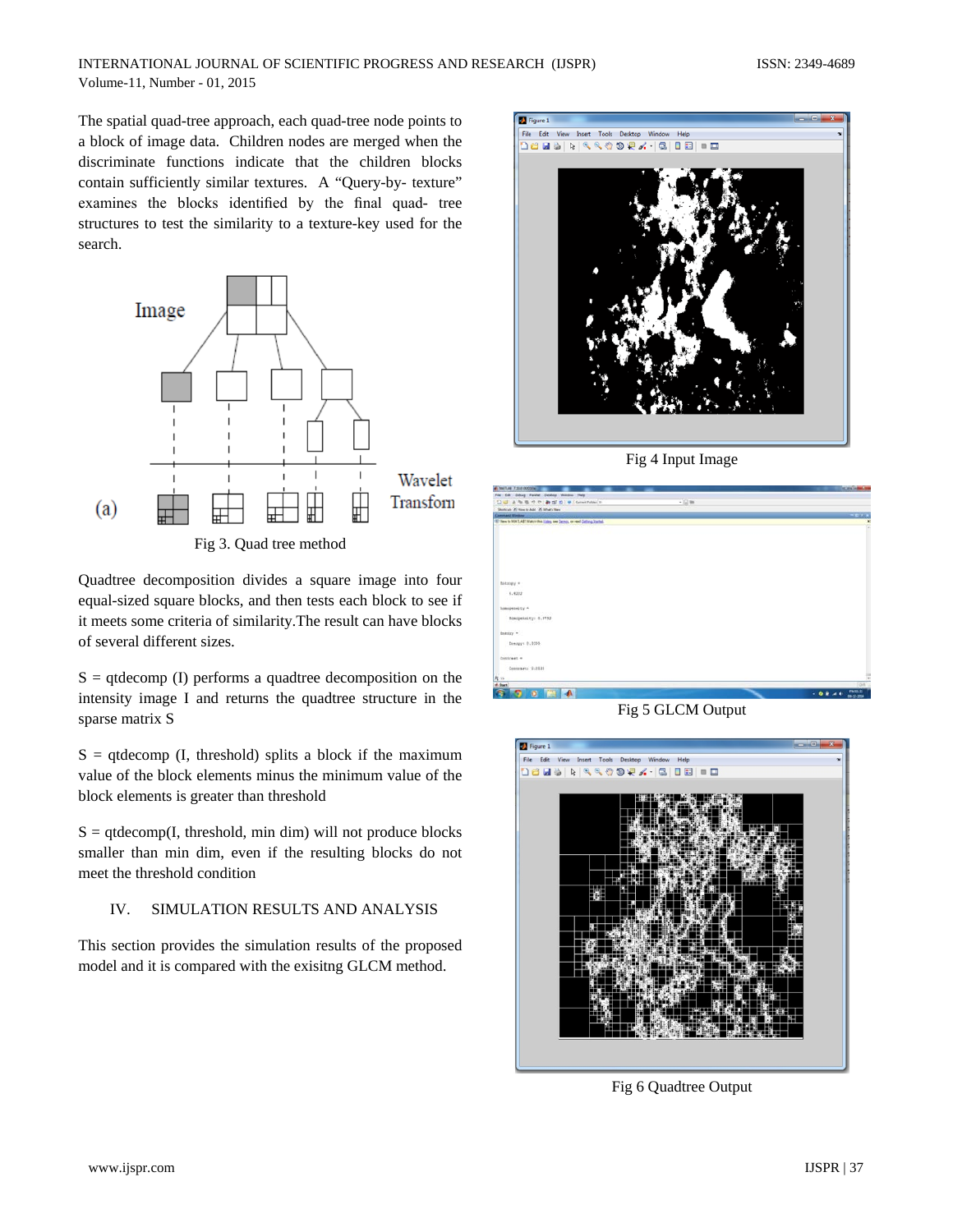*A Performance Comparison Of Different Feature Extraction Method*

|             |             | <b>NSCT</b>  |          |
|-------------|-------------|--------------|----------|
| Property    | <b>GLCM</b> | <b>USING</b> | Quadtree |
|             |             | <b>GLCM</b>  |          |
| Entropy     | 6.6202      | 6.586        | 0.8714   |
| Homogeneity | 0.9732      | 0.9712       | 0.8429   |
| Energy      | 0.3335      | 0.3380       | 0.4396   |
| Contrast    | 0.0176      | 0.0535       | 8.7964   |

### V. CONCLUSION

A GLCM textural feature extraction method based on NSCT domain and a multi-feature vector was formed combining with gray feature; at the same time, through correlation analysis, the feature quantity extracted to eliminate the redundancy of feature quantity and reduce calculation amount and storage space is proposed . At last a new tool SVM with good performance to divide the feature quality and achieved the segmentation of medical images is used. Experimental result clearly shows that the detailed and smooth boundary direction information, eliminated effectively. The incorrect segmentation in the domain and provided accurate segmentation result. By extracting symbiosis amount in NSCT domain, a multi- scale and multidirection textural feature extraction was realized textural feature could be better described. The experimental results showed the effectiveness of multi-feature fusion. In the next step, GLCM in other multi-scale transformations, such as direction let and others; in terms of feature extraction, we should seek for the features that can describe the inherent attributes of objects in images, such as extracting stable textural features with different feature extraction methods; the sample selection in the paper was selected by manual work and to realize automatic selection. GLCM output is not efficient so we use quadtree output as input to GLCM for feature extraction so we efficient out when compare to other method

## REFERENCES

[1] He Xiaolan and Wu Yili,"Texture Feature Extraction Method Combining Nonsubsampled Contour Transformation with Gray Level Co-occurrence Matrix"*, Zhejiang University City College, Hangzhou 310015, China Wu Yiwei Valparaiso University, IN 46383,* USA *.*2013

- [2] An Chengjin, Niu Zhaodong, Li Zhijun et al. Threshold Comparison of Typical Otsu Algorithm and Water Area Segmentation Performance Analysis of its SAR Image. *Journal of Electronics Information Technology*, 2010, 32(9) pp. 2215-2219.
- [3] Jiao Licheng. Intelligent SAR Image Processing and Interpretation. *Beijing: Science Press*, 2008.
- [4] Kandaswamy U, Adjeroh D A, Lee M C. Efficient texture analysis of SAR image. *IEEE Transactions on Geoscience and Remote Sensing*, 2005, 43(9) pp. 2075-2083.
- [5] Wang Zhi-Zhong, Yong Jun-Hai. Texture analysis and classification with linear regression model base on wavelet transform*. IEEE Transactions on Image Processing*, 2008, 17(8) pp. 1421-1430.
- [6] Su Hui, Fei Shumin. Fabric Texture Recognition Based on Multi-resolution Analysis and Gray-level Co-occurrence Matrix: the second term of Chinese Control Conference. Beijing: *Press of Beijing University of Aeronautics and Astronautics*, 2006 pp. 1867-1871.
- [7] Han Yanfang, Shi Pengfei. Texture Surface Damage Inspection Based on the Multi-layer Wavelets and Cooccurrence Matrix. *Journal of Shanghai Jiaotong University*, 2006, 40(3) pp. 425-430.
- [8] Shang Zhaowei, Zhang Mingxin, Zhao Ping et al. Texture Retrieval and Similarity Calculation Based on Different Complex Wavelet Transform Methods. *Journal of Computer Research and Development*, 2005, 42(10) pp. 1746-1751.
- [9] Zhong Hua, Yang Xiaoming, Jiao Licheng. Textural image classification Based on Multi-resolution Co-occurrence Matrix. *Journal of Computer Research and Development*, 2011, 48(11) pp. 1991-1999.
- [10] CLAUSI D A. Improved Texture Recognition of SAR Sea Ice Image by Data Fusion of MRF Features with Traditional Methods. *IEEE Transactions on Geoscience and Remote Sensing Symposium*, 2001, 3 pp. 1170-1172
- [11] Wang Haifeng, Li Zhuang, Ren Honge et al. Textural Image Segmentation Algorithm Based on Non-subsample Contourlet Transform and SVM: *the 29th term of Chinese Control Conference Proceedings. Beijing*, 2010 pp. 2712- 2716.
- [12] Wang Qingxiang, Li Di, Zhang Wujie. Non-supervision Segmentation Based on Multi-feature SAR Images. *Computer Science*, 2010, 37(10) pp. 267-270.
- [13] CUNHA A L, ZHOU Jian-Ping, DO M N. The Nonsubsampled Contourlet Transform: Theory Design, and